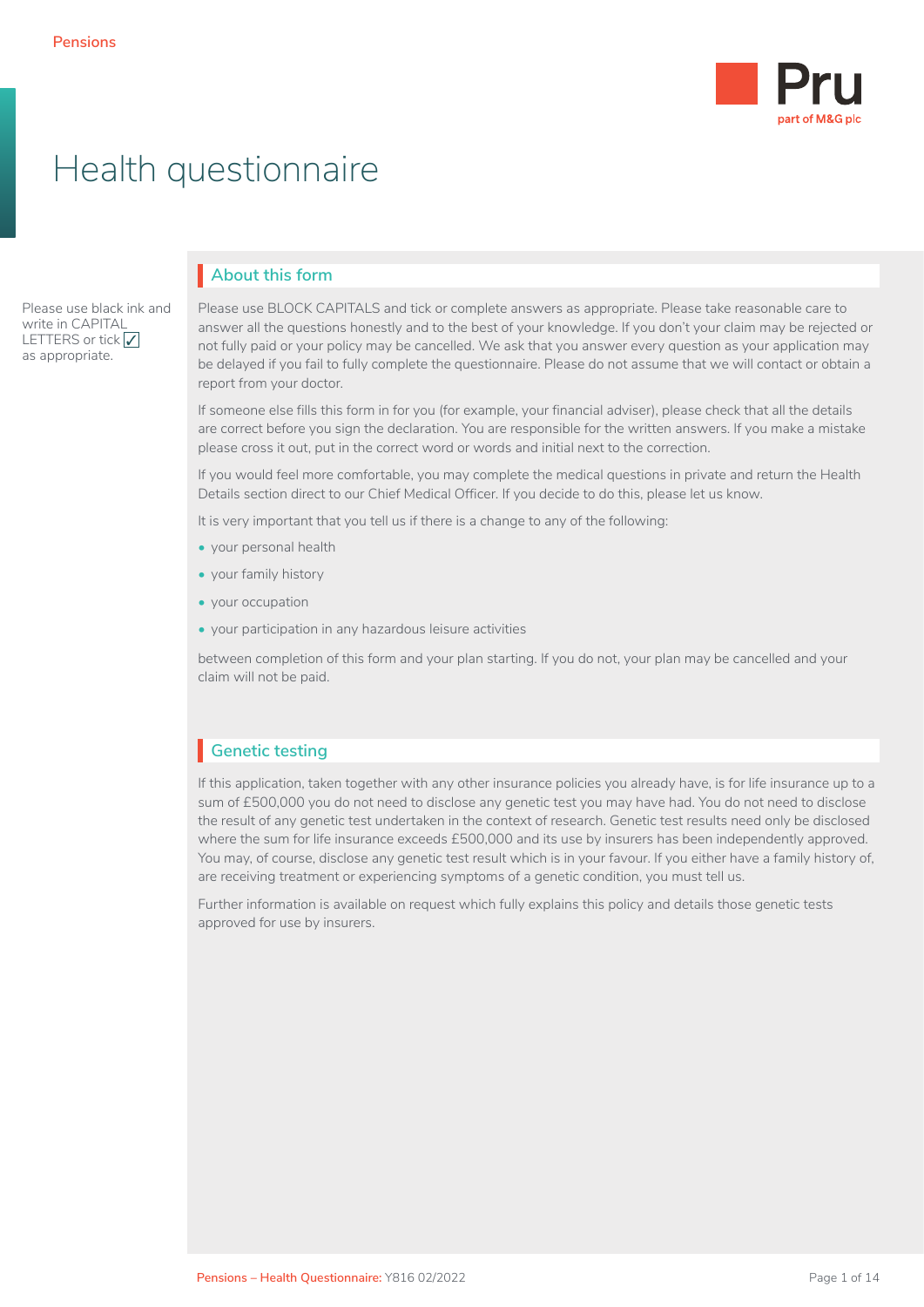# **Part A – Your details** I

**Failure to answer the questions honestly and with reasonable care may result in your claim being rejected or not paid in full.** 

**Please do not assume that we will contact or obtain a report from your doctor.**

| $1$ and $\sqrt{2}$ rounded values |                                                                    |                          |
|-----------------------------------|--------------------------------------------------------------------|--------------------------|
| 1. Scheme name                    |                                                                    |                          |
|                                   |                                                                    |                          |
| Title<br>Mr                       | <b>Miss</b><br>Mrs<br>Ms                                           | Other                    |
| Full forename(s)                  |                                                                    | Surname                  |
|                                   |                                                                    |                          |
| Address                           |                                                                    |                          |
|                                   |                                                                    |                          |
|                                   |                                                                    |                          |
|                                   |                                                                    | Postcode                 |
|                                   |                                                                    | Daytime telephone number |
| Date of birth                     | Y<br>$\mathbb M$<br>$\mathbb N$<br>Y<br>Y<br>$\Box$<br>$\Box$<br>Y |                          |
| Marital status                    |                                                                    |                          |
|                                   |                                                                    |                          |

It is very important that you tell us if there is a change between completion of this form and your pension starting to any of the information given in the answers to these questions.

2. Your current occupation

Please describe your duties fully. Include the industry you work in and provide a percentage split between manual and non manual duties. If you work at heights, please give details of the maximum and average height at which you work.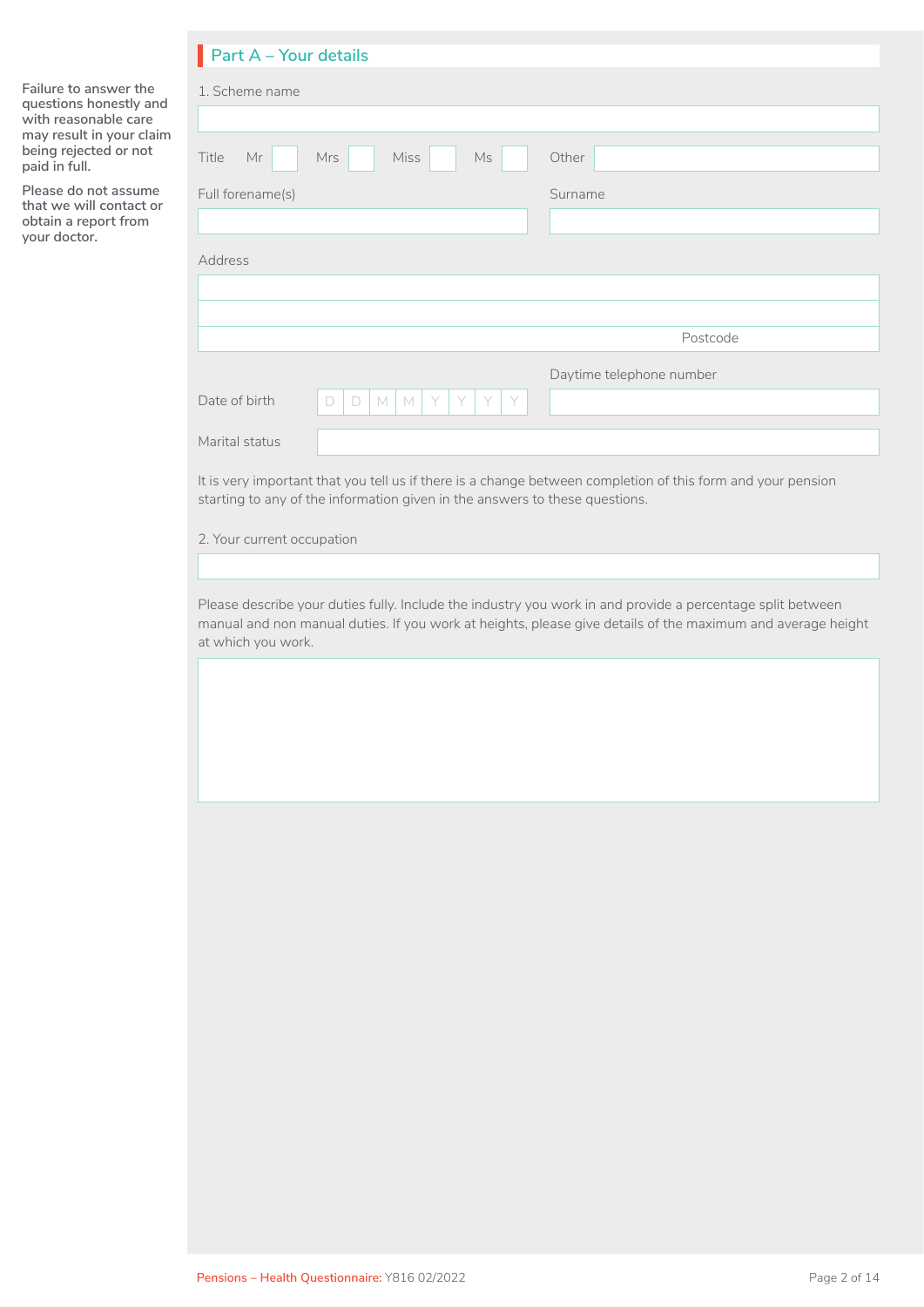|                                                                                                                                   | $\blacksquare$ Part B - Health details                                                                                                                                                                                                                                                                                                                                                                                                                         |
|-----------------------------------------------------------------------------------------------------------------------------------|----------------------------------------------------------------------------------------------------------------------------------------------------------------------------------------------------------------------------------------------------------------------------------------------------------------------------------------------------------------------------------------------------------------------------------------------------------------|
| Failure to answer the<br>questions honestly and<br>with reasonable care<br>may result in your claim                               | What is your weight?<br>1. What is your height?                                                                                                                                                                                                                                                                                                                                                                                                                |
| being rejected or not<br>paid in full.<br>Please do not assume<br>that we will contact or<br>obtain a report from<br>your doctor. | 2. Have you attended or been advised to attend any doctor, osteopath,<br>chiropractor, acupuncturist, physiotherapist, consultant, hospital or clinic for<br>any form of advice, operation, treatment or tests within the last 5 years or are<br>you subject to regular medical review or receiving any medical treatment or<br>attention? (Colds, influenza, minor injury and routine pregnancy consultations<br><b>Yes</b><br><b>No</b><br>may be excluded). |
|                                                                                                                                   | 3. Have you ever suffered from back or neck discomfort or joint problems or have<br>Yes<br>No.<br>you ever had any illness or injury requiring more than two weeks off work?                                                                                                                                                                                                                                                                                   |
|                                                                                                                                   | If you answered YES to question 2 or 3 then please give us full details of your condition here. Please tell us the<br>name of your condition, the frequency and type of symptoms you have or have had, please also tell us what<br>treatment you've received and what investigations you've had along with any time off work as a result of your<br>condition. Please continue on a separate sheet if necessary.                                               |
|                                                                                                                                   |                                                                                                                                                                                                                                                                                                                                                                                                                                                                |
|                                                                                                                                   | 4. Have you ever tested positive for HIV/AIDS, hepatitis B or C or are you<br>awaiting the results of such a test? Note: if the result is negative, the fact of<br>having an HIV test will not, of itself, have any effect on your acceptance terms<br>Yes<br>No.<br>for insurance.                                                                                                                                                                            |
|                                                                                                                                   | If you answered Yes, please give full details, including the name of the condition and date test was carried out.                                                                                                                                                                                                                                                                                                                                              |
|                                                                                                                                   | 5. Do you, or do you intend to, participate in any sport or pastime that involves<br>any additional risk of accident such as, but not limited to motor/motor cycle<br><b>Yes</b><br>No.<br>sports, mountaineering, underwater activities, private flying or hang gliding?<br>If yes, please give full details including number of events or hours you undertake per annum.                                                                                     |
|                                                                                                                                   |                                                                                                                                                                                                                                                                                                                                                                                                                                                                |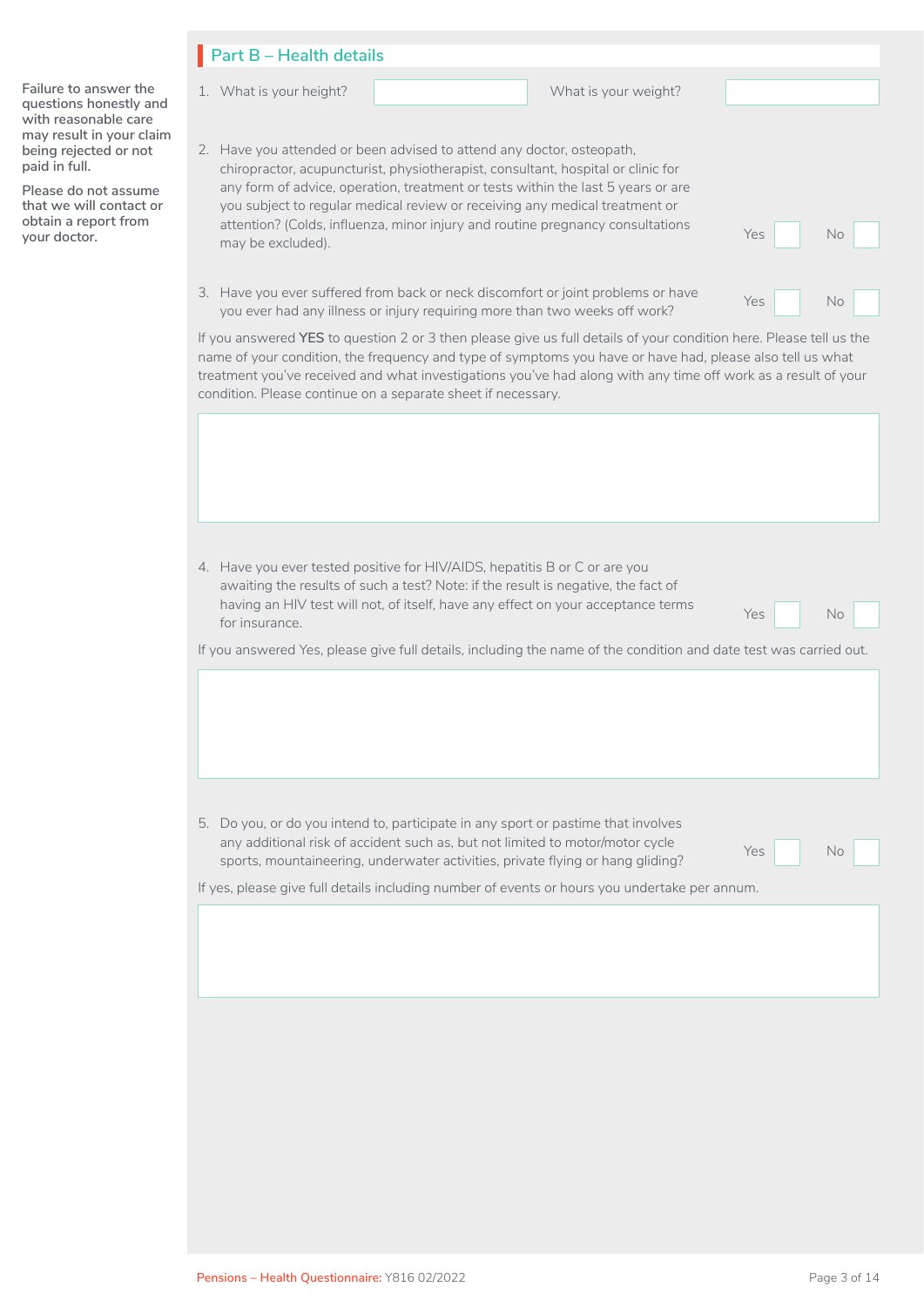|                                                                                                                                                                                                  |             | Part B - Health details - continued                                                                                                                                                                                                                  |              |     |
|--------------------------------------------------------------------------------------------------------------------------------------------------------------------------------------------------|-------------|------------------------------------------------------------------------------------------------------------------------------------------------------------------------------------------------------------------------------------------------------|--------------|-----|
| Failure to answer the<br>questions honestly and<br>with reasonable care<br>may result in your claim<br>being rejected or not<br>paid in full.<br>Please do not assume<br>that we will contact or |             | 6. Have you ever travelled or resided abroad, other than for normal holidays,<br>or do you intend to do so in the future?<br>If yes, please give full details including countries concerned, duration and reason.                                    | Yes          | No  |
| obtain a report from<br>your doctor.                                                                                                                                                             |             | 7. Have you ever been declined (refused cover), charged extra or offered<br>non-standard terms for life, health, accident or critical illness insurance by<br>any company?<br>If yes, please give full details including decision, date and company. | Yes          | No. |
|                                                                                                                                                                                                  | 8           | a) What is your weekly alcohol consumption in units?<br>(1 unit = 1 measure of spirit/wine or $\frac{1}{2}$ pint of beer)<br>Have you ever been advised to reduce or cut down your alcohol intake?<br>If yes, please give details.                   | units<br>Yes | No  |
|                                                                                                                                                                                                  |             | b) Have you ever taken recreational drugs?<br>(ie drugs other than as treatment for medical a medical condition)<br>If yes, please give details.                                                                                                     | Yes          | No. |
|                                                                                                                                                                                                  |             | c) Have you smoked or used tobacco products in the last 12 months?<br>(includes cigars, cigarettes, pipes and any nicotine replacement therapy)<br>You may be asked to undergo a test to confirm your non smoking status.                            | Yes          | No  |
|                                                                                                                                                                                                  |             | If you smoke cigarettes, how many do you smoke per day?                                                                                                                                                                                              |              |     |
|                                                                                                                                                                                                  |             | 9. Do you currently have or have you ever had any of the following:<br>cancer, leukaemia, Hodgkin's disease, lymphoma, brain or spinal tumour?                                                                                                       | Yes          | No  |
|                                                                                                                                                                                                  | (i)<br>(ii) | heart disease or disorder - including heart attack, angina, heart murmur,<br>cardiomyopathy, heart valve defect or heart surgery?                                                                                                                    | Yes          | No  |
|                                                                                                                                                                                                  | (iii)       | stroke or transient ischaemic attacks (mini-stroke); brain haemorrhage<br>or permanent brain injury through accident?                                                                                                                                | Yes          | No  |
|                                                                                                                                                                                                  | (iv)        | multiple sclerosis, epilepsy, paralysis, muscular dystrophy,<br>Parkinson's disease (or other movement disorders), motor neurone<br>disease, or cerebral palsy?                                                                                      | Yes          | No  |
|                                                                                                                                                                                                  | (v)         | disease or disorder of the arteries - including disease in the legs, deep<br>vein thrombosis or the aorta?                                                                                                                                           | Yes          | No  |
|                                                                                                                                                                                                  | (vi)        | diabetes or sugar in the urine?                                                                                                                                                                                                                      | Yes          | No  |
|                                                                                                                                                                                                  | (vii)       | mental illness that has required hospital treatment or referral to a<br>psychiatrist or other specialist?                                                                                                                                            | Yes          | No  |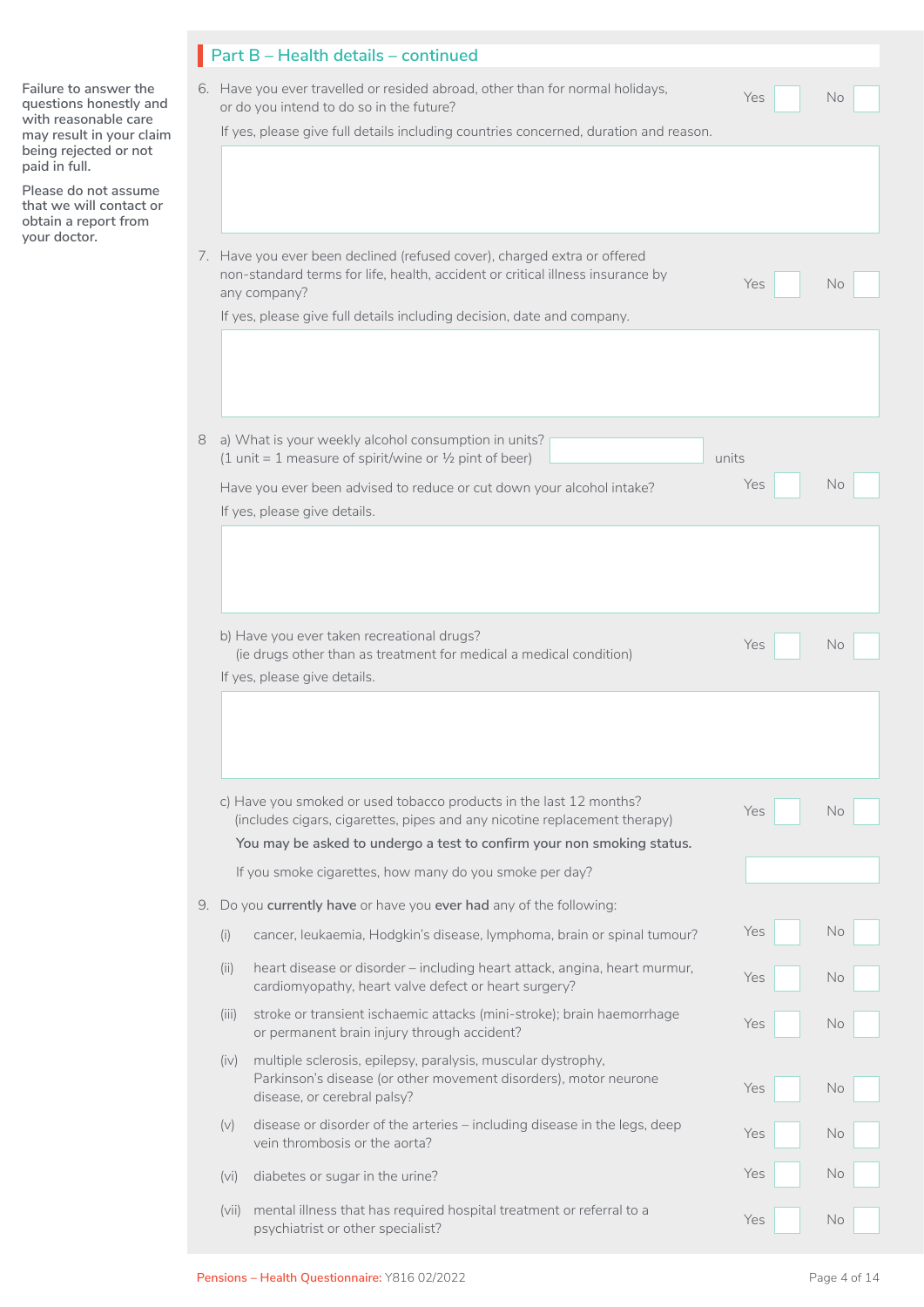# **Part B – Health details – continued** I

If you have answered Yes to any of question 9, please give details below.

Disease/disorders:

**Failure to answer the questions honestly and with reasonable care may result in your claim being rejected or not** 

**Please do not assume that we will contact or obtain a report from your doctor.**

**paid in full.** 

Date of disease/disorders:

Treatment:

Results of investigations:

Time off work and when:

Please continue on a separate sheet if necessary.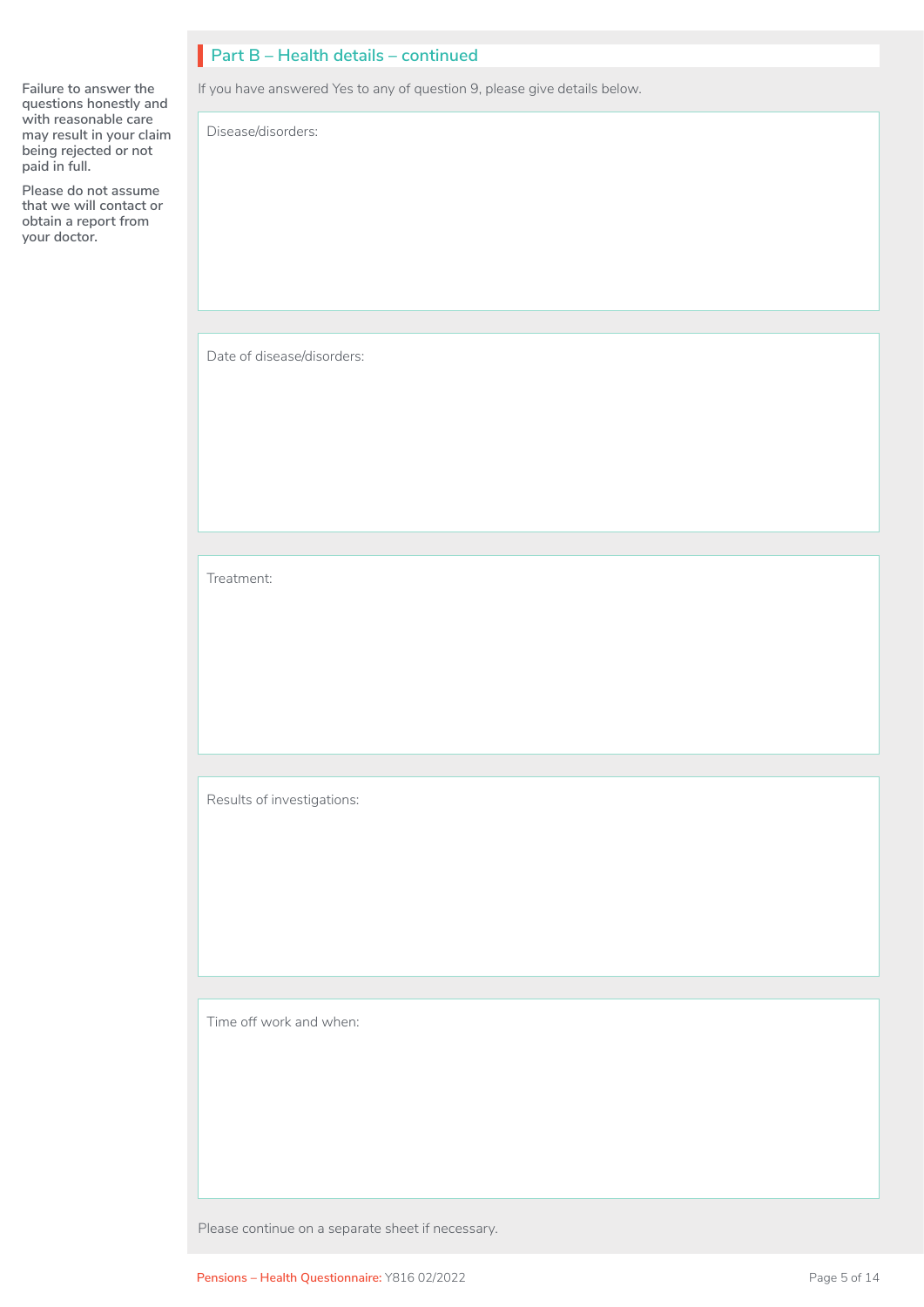|                                                                                                     |       | Part B - Health details - continued                                                                                                                                               |     |    |
|-----------------------------------------------------------------------------------------------------|-------|-----------------------------------------------------------------------------------------------------------------------------------------------------------------------------------|-----|----|
| Failure to answer the                                                                               |       | 10. In the last five years have you had any of the following:                                                                                                                     |     |    |
| questions honestly and<br>with reasonable care<br>may result in your claim<br>being rejected or not | (i)   | a lump or growth of any kind; or any mole or freckle that has bled,<br>become painful, changed colour or increased in size?                                                       | Yes | No |
| paid in full.<br>Please do not assume<br>that we will contact or                                    | (ii)  | chest pain, irregular heart beat, raised blood pressure or<br>raised cholesterol?                                                                                                 | Yes | No |
| obtain a report from<br>your doctor.                                                                | (iii) | optic neuritis, numbness, tingling, facial pain, visual disturbance including<br>blurred or double vision, dizziness, chronic fatigue or tiredness?                               | Yes | No |
|                                                                                                     | (iv)  | seizure, fits, fainting or blackouts?                                                                                                                                             | Yes | No |
|                                                                                                     | (v)   | any disorder of the digestive system, liver, stomach, pancreas or bowel -<br>including gastric or duodenal ulcer, hepatitis, colitis or Crohn's disease?                          | Yes | No |
|                                                                                                     | (vi)  | any disorder of the kidneys, bladder or prostate - including blood or<br>protein in the urine; or urinary tract infections?                                                       | Yes | No |
|                                                                                                     | (vii) | blood disorder or anaemia?                                                                                                                                                        | Yes | No |
|                                                                                                     |       | (viii) any disorder of the adrenal, pituitary or thyroid glands?                                                                                                                  | Yes | No |
|                                                                                                     | (ix)  | asthma, bronchitis or any other disorder of the lungs or respiratory system?                                                                                                      | Yes | No |
|                                                                                                     | (x)   | any pain or other disease, disorder or problem relating to your back, neck,<br>joints, bones or muscles including arthritis, slipped disc, rheumatism<br>or gout?                 | Yes | No |
|                                                                                                     | (xi)  | any form of mental illness including anxiety, depression, stress, nervous<br>breakdown or eating disorders?                                                                       | Yes | No |
|                                                                                                     | (xii) | disorder of the eyes including blindness or problems with sight - you can<br>ignore sight problems fully corrected by glasses or contact lenses?                                  | Yes | No |
|                                                                                                     |       | (xiii) disorder of the ears including difficulty hearing?                                                                                                                         | Yes | No |
|                                                                                                     |       | (xiv) any gynaecological disorder (including cervical smears) or breast<br>condition for which you have been referred to a specialist or required<br>investigations or treatment? | Yes | No |
|                                                                                                     |       | (xv) undergone or been advised to have any investigation, x-ray, scan or blood<br>test for any condition not already mentioned?                                                   | Yes | No |
|                                                                                                     |       | (xvi) received any form of medical attention at a hospital, as an inpatient or<br>outpatient, for any condition not already mentioned?                                            | Yes | No |
|                                                                                                     |       | (xvii) a surgical operation for any condition not already mentioned?                                                                                                              | Yes | No |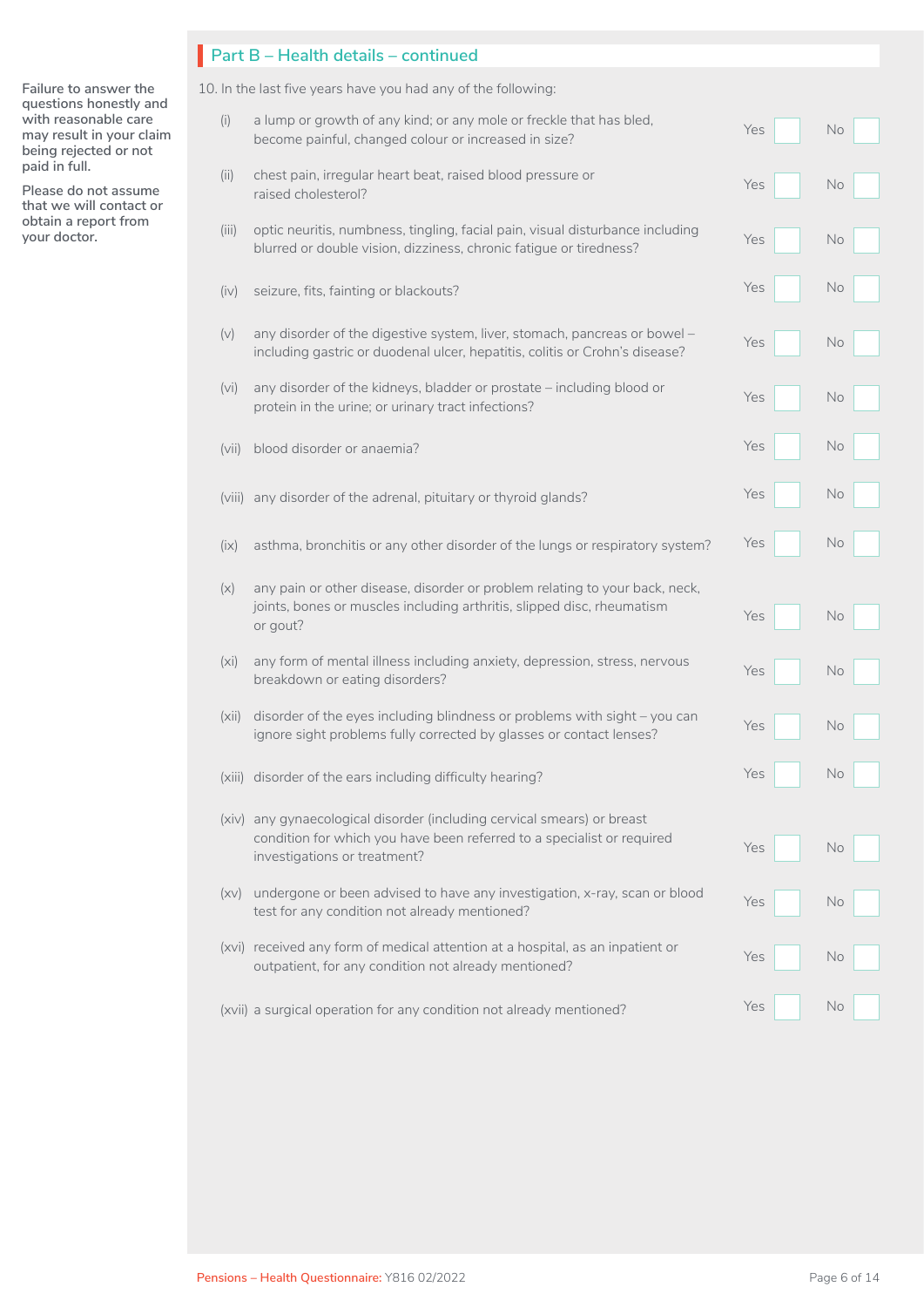# **Part B – Health details – continued** I

If you have answered Yes to any of question 10, please give details below – continued

**Failure to answer the questions honestly and with reasonable care may result in your claim being rejected or not paid in full.** 

**Please do not assume that we will contact or obtain a report from your doctor.**

Results of investigations:

Treatment:

Time off work and when:

Please continue on a separate sheet if necessary.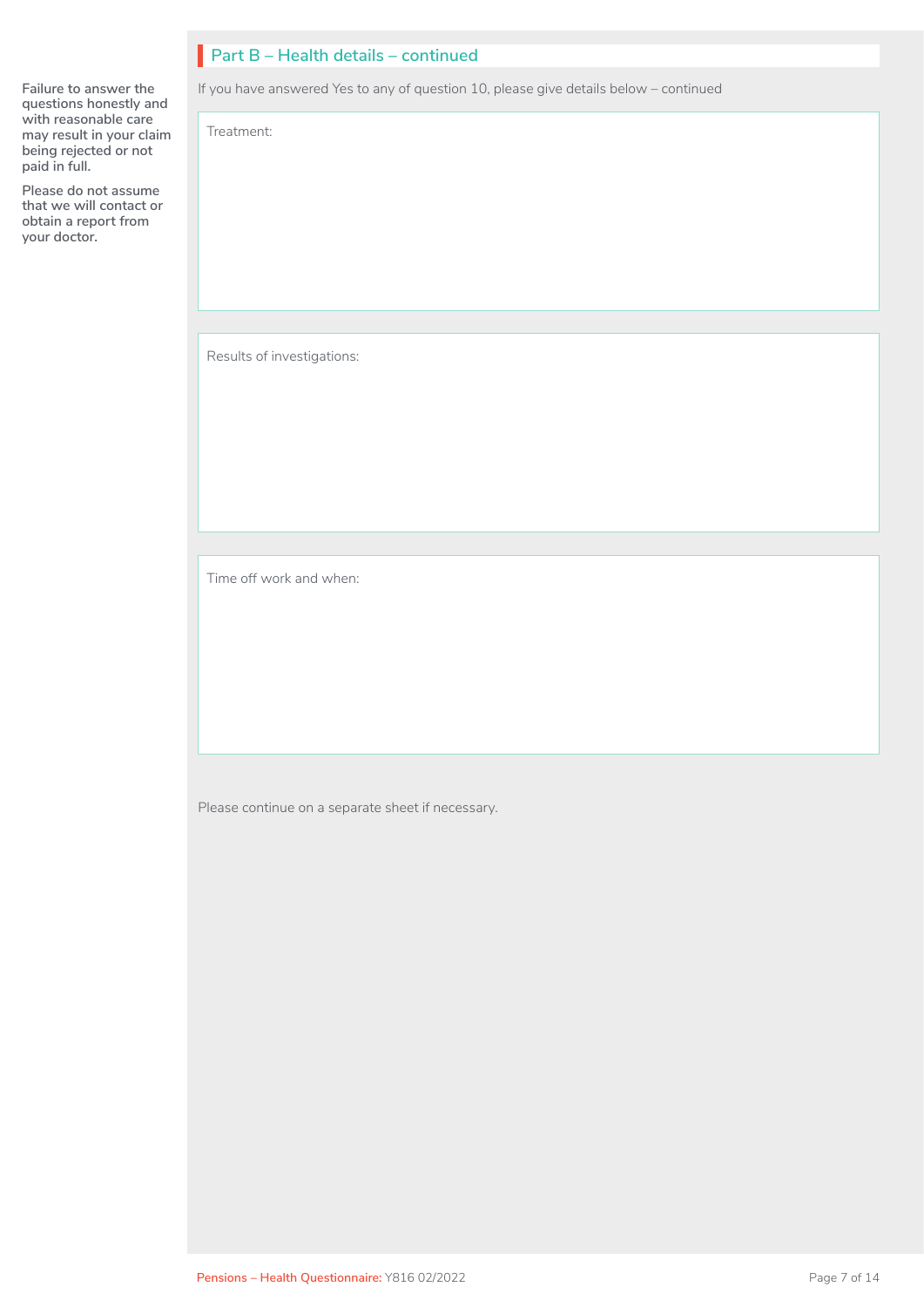**Failure to answer the questions honestly and with reasonable care may result in your claim being rejected or not paid in full.** 

**Please do not assume that we will contact or obtain a report from your doctor.**

# **Part B – Health details – continued** I

11. In the last five years have you been **off work for 2 weeks** or more for any medical condition, illness or injury?

Yes No  $\Box$  No  $\Box$ 

If Yes, please provide full details

12.Before the age of 65, did either of your parents or any brothers or sisters, suffer or die from:

| cancer?                                                                  | Yes | No  |
|--------------------------------------------------------------------------|-----|-----|
| heart disease, stroke or diabetes?                                       | Yes | No  |
| multiple sclerosis or Alzheimers disease?                                | Yes | No. |
| muscular dystrophy, motor neurone disease or                             | Yes | No. |
| Huntington's disease, polycystic kidney disease, polyposis of the colon? | Yes | No. |
| Any other potentially hereditary disease or disorder?                    | Yes | No. |
|                                                                          |     |     |

If Yes, please complete this table.

| Relationship                                                 |  |  |
|--------------------------------------------------------------|--|--|
| Illness (if cancer, which part<br>of the body was affected?) |  |  |
| Age at onset                                                 |  |  |
| Current age                                                  |  |  |
| Age at death (if applicable)                                 |  |  |

**It is very important that you tell us if there is a change to your answers to any of the questions on this application form between completion of this form and your plan starting. Your plan will not start until we have assessed and accepted your application and the first premium has been paid.** 

13. Please tell us the name and address of your doctor

Doctor's name

Doctor's address

Postcode

Doctor's telephone number (including STD code)

How long has he/she been your doctor?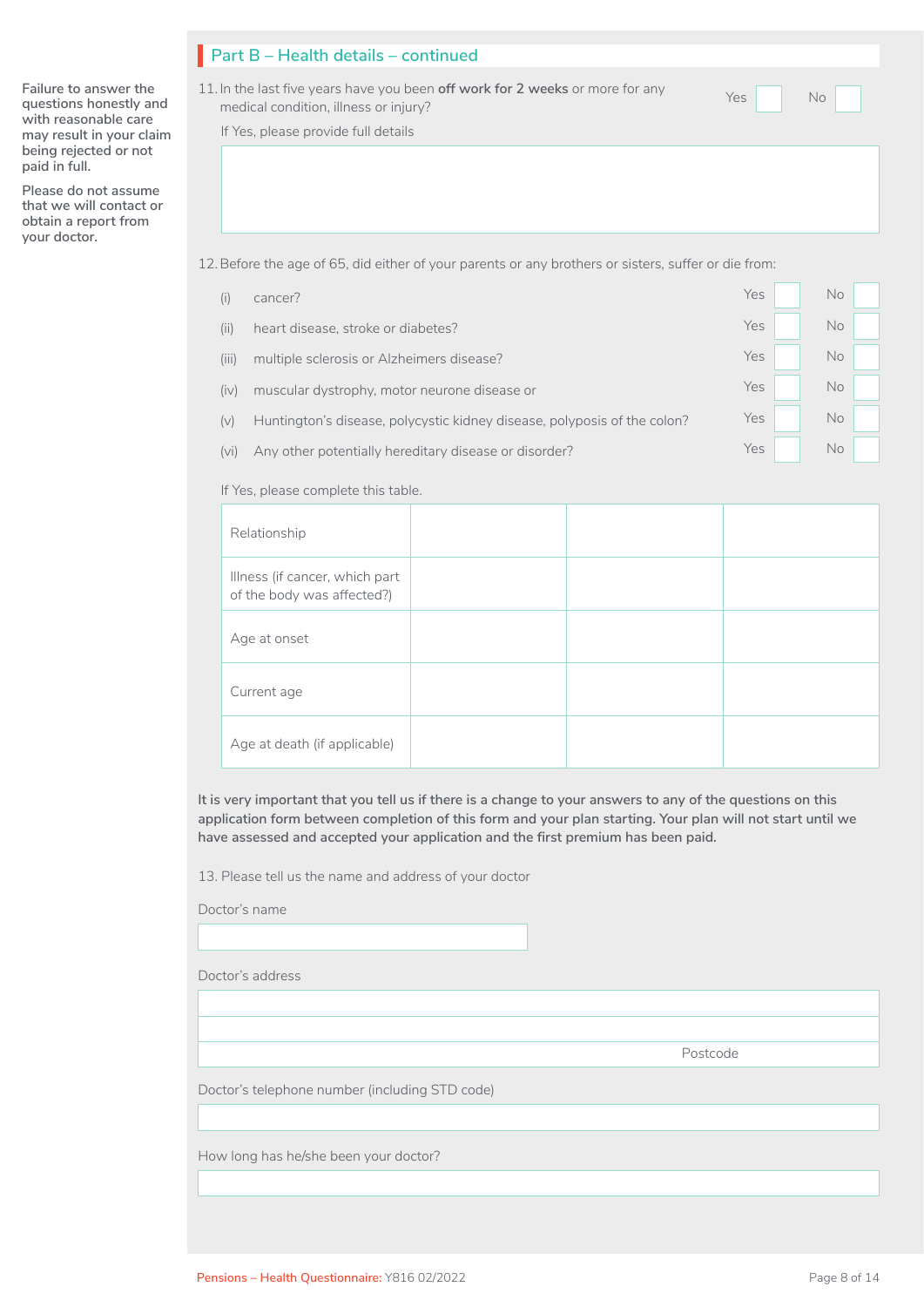# **Part C – Member's declaration**

#### **Declaration**

- I understand that this application is subject to written acceptance by Prudential.
- I agree to you asking any doctor I have consulted about my physical or mental health to provide medical information so you may assess my proposal. You may gather relevant information from other insurers about any other applications for life, critical illness, sickness, disability, accident or private medical insurance that I have applied for. I authorise those asked to provide medical information when they see a copy of this consent form. This form allows you to gather medical reports within six months of the start of the plan, or after my death, to support any claim made on the plan proceeds.
- I have taken reasonable care to answer the questions honestly and to the best of my knowledge. I understand a claim may not be paid in full or may be rejected or my policy cancelled if I have not.
- The terms of this application, together with Prudential's acceptance, shall form part of any relevant contracts.
- I will inform you immediately of any changes that occur before the plan starts.
- I agree to Prudential accepting medical reports faxed directly to Prudential from my doctor's surgery. I do not\* object to copies of the report being faxed to any other company that I have applied to at their request. (\*Delete the word "not" if you do not want us to fax information.)
- This information can also be used to maintain management information for business analysis.

### **Important notes**

The plan will not start until we have assessed and accepted your application, and the first premium has been paid. If you have a birthday while your application is being processed, the terms may differ from those originally quoted.

In most instances your payments will be as originally quoted. We may offer you revised terms, but occasionally we may not be able to offer any terms.

We may ask you to contact your doctor if we are waiting for reports which we have asked for.

If we ask you to come for a medical examination, we will need to share the application information with another company we have authorised. They will make the arrangements for the examination to take place.

We may need to send your application and relevant medical reports to our reassurers for their opinion or agreement of the terms offered. Or, we may need to send them at a later stage for purposes relating to managing the policy. You can get details of general reassurance principles and details of any company we use to assess your application, from our head office.

We have a confidentiality policy in place which means we hold your medical information securely and access is limited to authorised individuals who need to see it.

You are entitled to ask for a copy of our standard terms and conditions and a copy of your application form at any time.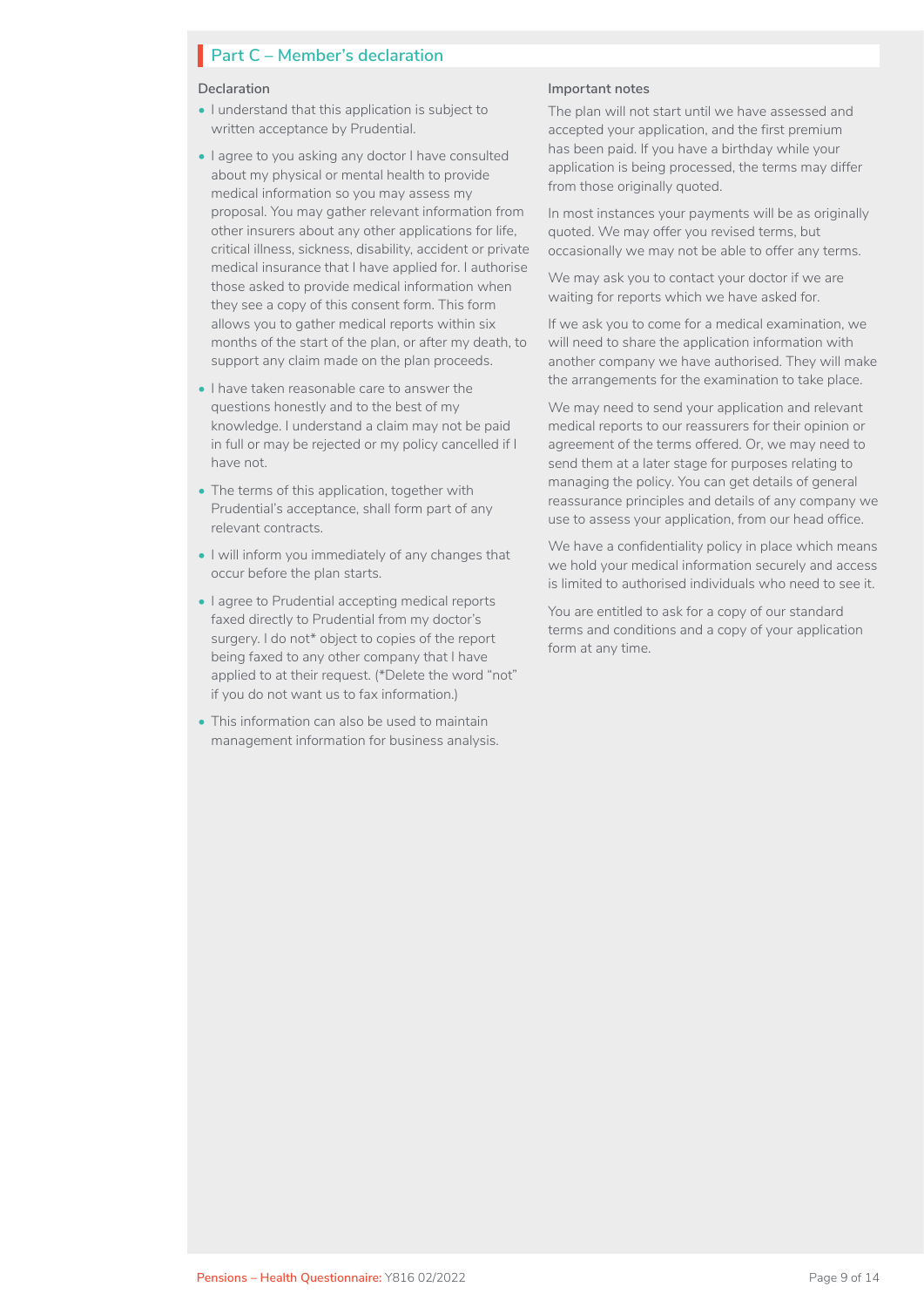#### **Access to medical reports**

We may need to get medical reports to support your application. Before we can ask any doctor that you have consulted to fill in a report, we need your permission under the Access to Medical Reports Act 1988. Your rights under the act are as follows.

You do not need to give your permission, but if you do not, we may not be able to go ahead with your application. This does not prevent you from applying to other companies for insurance.

You can ask to see the report before the doctor returns it to us. If this is the case, we will tell the doctor to keep the report for 21 days so that you can arrange to see it. If you have not made arrangements to see the report within this time, your doctor will send the report to us.

If you choose not to see the report at this stage, you may ask the doctor for a copy within six months of it being sent to us. We can send a copy of the report to your doctor if you ask to see it at a later date.

If you think that any part of the report is not correct or is misleading, you may ask the doctor to amend it. If your doctor refuses to make the amendments, you may ask him or her to attach a statement outlining your views, which will then accompany the report.

Your doctor can withhold access to the report if he or she feels that it would cause physical or mental harm to you or others.

The medical report your doctor fills in asks about the following.

• Your current health.

Any care, medication or treatment you are currently receiving.

The results of referrals or tests you are waiting for.

- Any time off work in the last three years.
- Your past health.

Details of any relevant illness, (excluding minor self limiting ailments/conditions), trauma, or referrals for specialist advice or treatment, hospital admissions, consultations with your GP or any other medical adviser, therapist or counsellor, in particular whether you have a history of:

- malignancy (cancer), cardiovascular (heart) disease, diabetes, and degenerative (gradually worsening) diseases;
- musculo-skeletal disease or injury, for example, arthritis, rheumatism, back problems or any other disorder of the joints or muscles;
- anxiety, depression, neurosis (such as phobias, obsessions and so on), psychosis (a mental disorder where you lose contact with reality), stress or fatigue;
- suicidal thoughts or attempts at suicide; or
- conditions related to drug or alcohol misuse or smoking or chewing tobacco.

Details of any biopsies, blood tests, electrocardiograms (heart tests), diagnostic genetic tests, height, weight if measured in the last two years, urinalysis (tests on urine), x-rays or other investigations.

Any blood pressure readings in the last three years.

• Any history of disease among your parents or brothers or sisters that you have told your doctor about.

We have asked your doctor not to reveal information about:

- negative tests for HIV, hepatitis B or C;
- any sexually-transmitted diseases unless there could be long-term effects on your health; or
- predictive genetic test results.

The information you and your doctor provide about your health may result in us:

- setting exclusions or postponing cover;
- refusing to provide insurance;
- increasing premiums above standard rates; or
- setting premiums at standard rates.

If you have any questions about your rights under the act or questions relating to the process of getting, assessing or storing medical information, please write to:

**Chief Medical Officer Prudential Lancing BN15 8GB**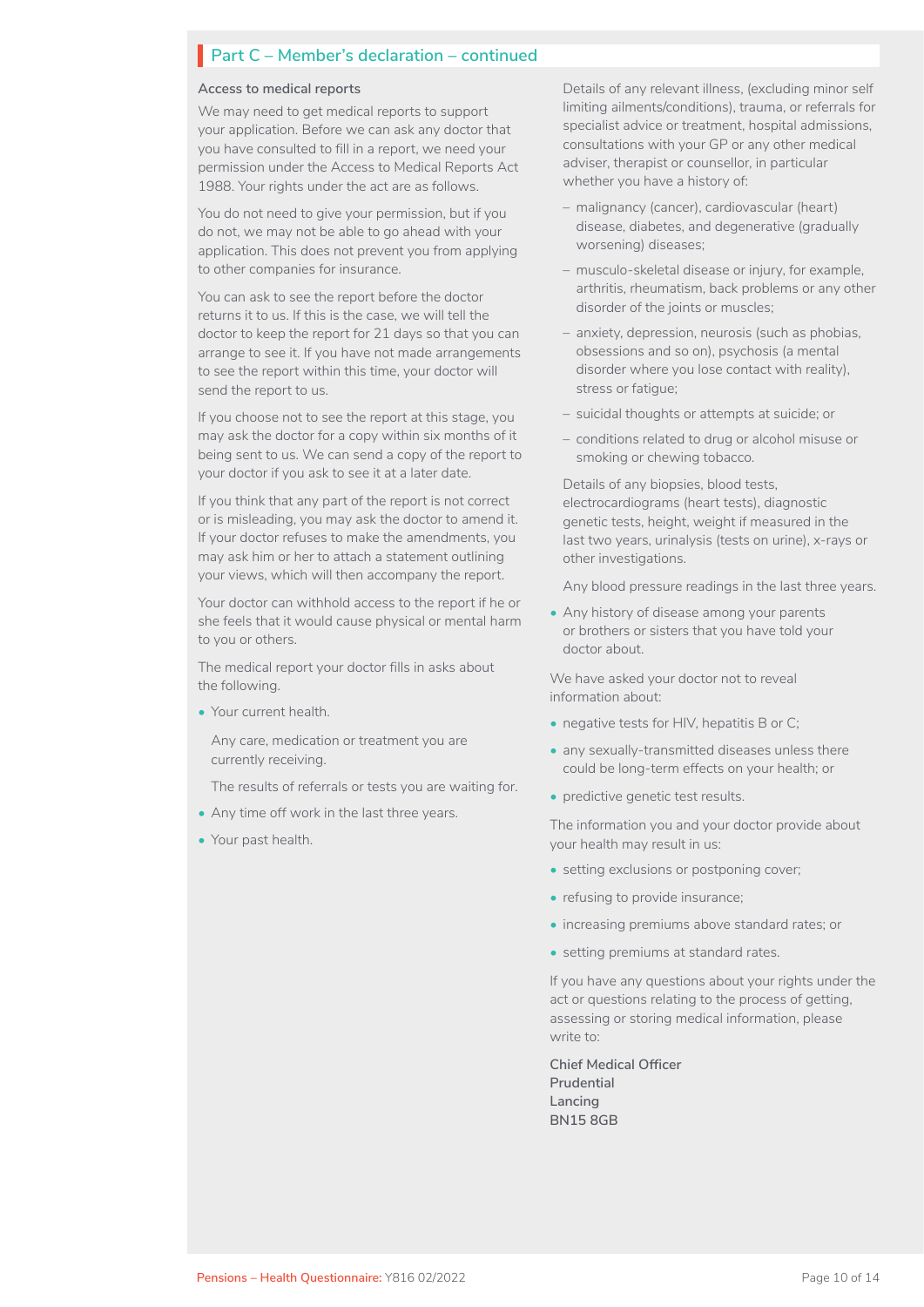#### **How we use your personal information**

We, Prudential UK (part of M&G plc), take the privacy and protection of your personal information seriously.

So we've set out below information about our processing of your personal information, what rights you have, and how you can get in touch if you want to know more.

When we say personal information, we mean information about you, such as your name, date of birth and contact details. We collect personal information from you that is necessary for us to either provide you with the product or service you've requested or to comply with statutory or contractual requirements. Unfortunately if you don't provide all of the information we require this may mean we are unable to provide our products and services to you.

### **Part A – How we use your personal information and why**

We, M&G plc and our Business Partners, will use the personal information you provide to us, together with other information, for the following purposes:

- the administration of our products and services. including to enable us to perform our obligations to you and to provide any relevant services as discussed with you prior to any purchase of a product or service
- complying with any regulatory or other legal requirements
- carrying out checks using agencies such as credit reference agencies, tracing companies, or publicly available information (See Part B for more)
- the provision of customer services like to reply to a question, or tell you that something's changing
- automated decision-making or profiling (see Part C for more)
- keeping your information on record and carrying out other internal business administration

In addition, we, M&G plc, and our Marketing Partners, will use the personal information you provide to us, together with other information, to send you direct marketing offers by electronic and non-electronic means including by post, as well as sending you introductions to products and services from carefully selected third parties also by post. Please see Part G for further details.

Some of the purposes above are necessary to allow us to perform our contractual obligations to you and to enable us to comply with applicable laws and regulation. We may also rely on legitimate interests or other legal bases in using and sharing your personal information for the purposes described above to improve our products and services. This allows us to explore ways to develop our business and to gain insights into how our products and services are used. To the extent that we need your consent to use your personal information for the purposes described above, you explicitly provide your consent by signing and returning this form, or as set out in Part G as appropriate.

#### **Who we share your personal information with and why**

We may share your personal information within M&G plc and with our Business Partners, for any of the purposes set out in Part A. If you have a joint policy or investment, the other person may receive your personal information too. If appropriate, we may also pass on your personal information to financial crime prevention agencies, any legal, regulatory or government bodies.

As we, M&G plc, and some of our Business Partners are global companies, we might need to send your personal information to countries that have different data protection laws to the UK or the European Economic Area. These transfers will only be to countries in respect of which the European Commission and, where applicable, the UK Government has issued a data protection 'adequacy' decision, or to other countries, such as India or the United States of America, but only where appropriate safeguards have been put in place first. In more limited circumstances, we may also need to rely on a derogation under applicable privacy laws.

If you want to know more about these safeguards – like our use of the European Commission's or UK's Model Clauses which govern the transfer of information outside of the European Economic Area and UK respectively – further information is available on request.

#### **We keep your personal information for a set amount of time**

Your personal information will be stored either for as long as you (or your joint policyholder) are our customer, or longer if required by law or as is otherwise necessary. It'll always be in line with our data retention policy.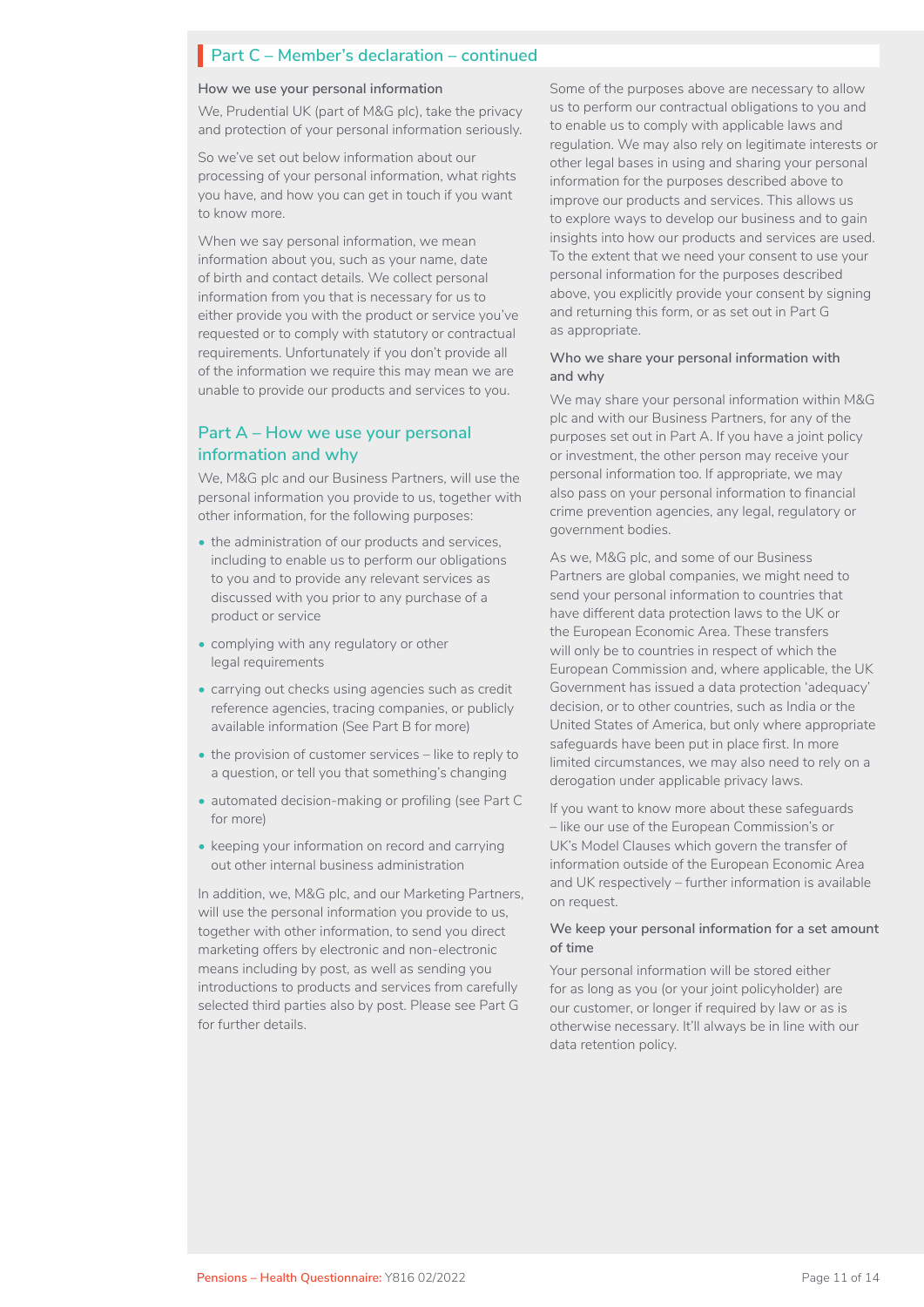### **Part B – Reference checks**

For certain products, we may use approved credit reference agencies, tracing companies, financial crime prevention agencies, or publicly available information, to help us to check your identity, as well as to prevent fraud and money laundering; this may include checks on your current or previous addresses. Results of these may be recorded for future reference.

These checks may also be carried out for a joint policy holder or person(s) that you provide personal information on. Should we ever lose contact with you, we may use these agencies to verify your address to help us get back in touch.

Any transfer of your personal information will always be done securely.

### **Part C – We may use your personalinformation to make automated decisions or profile you**

We, M&G plc, our Business Partners, and our Marketing Partners may use your personal information to make automated decisions affecting you or to conduct other profiling (for example, marketing profiling).

To the extent that we conduct such automated decision making activity, we'll provide you with further information at the appropriate time.

### **Part D – Use of your sensitive personal information**

For certain products or services, we'll need to process your sensitive personal information, such as information relating to health, genetics, biometric identifiers and sexual orientation. To the extent that we need your explicit consent to process this kind of personal information in the manner described in Parts A, B, and C, you explicitly provide your consent by signing and returning this form.

### **Part E – You're in control**

When it comes to how we use your personal information, you've got the right to:

- request a copy of your personal information for free (we may charge you for this if the request is manifestly unfounded or excessive)
- in certain circumstances request that we move your personal information to another organisation if you want us to
- request that we correct anything that's wrong, or complete any incomplete personal information
- ask us to delete your personal information if it is no longer needed for the purposes set out in Part A or if there is no other legal basis for the processing
- limit how we use your personal information or withdraw your consents (including automated decision making) you have given for the processing of your personal information
- object to us using your personal information for direct marketing (including related profiling) or other processing based on legitimate interests
- complain to a data protection authority or another independent regulator about how we're using it.

If you want to do any of these things, or would like an explanation as regards these rights, we've explained how you can get in touch in the Contact Us section.

If you do need to speak to us, it'll be useful to have to hand that the data controller of your personal information is Prudential UK. Prudential UK have also appointed a Data Protection Officer who can be reached at the address shown in the Contact Us section of this document.

We may monitor or record calls or any other communication we have with you. This might be for training, for security, or to help us check for quality.

### **Part F – Acting on someone else's behalf?**

If you give us personal information about another person (or persons), we'll take that to mean they have appointed and authorised you to act on their behalf. This includes providing consent to:

- our processing of their personal information and sensitive personal information (as we've explained in Parts A, B, C, and D above)
- you getting any information protection notices on their behalf.

If for any reason you are concerned as to whether you are permitted to provide us with the other person's information, please contact us on the phone number below before sending us anything.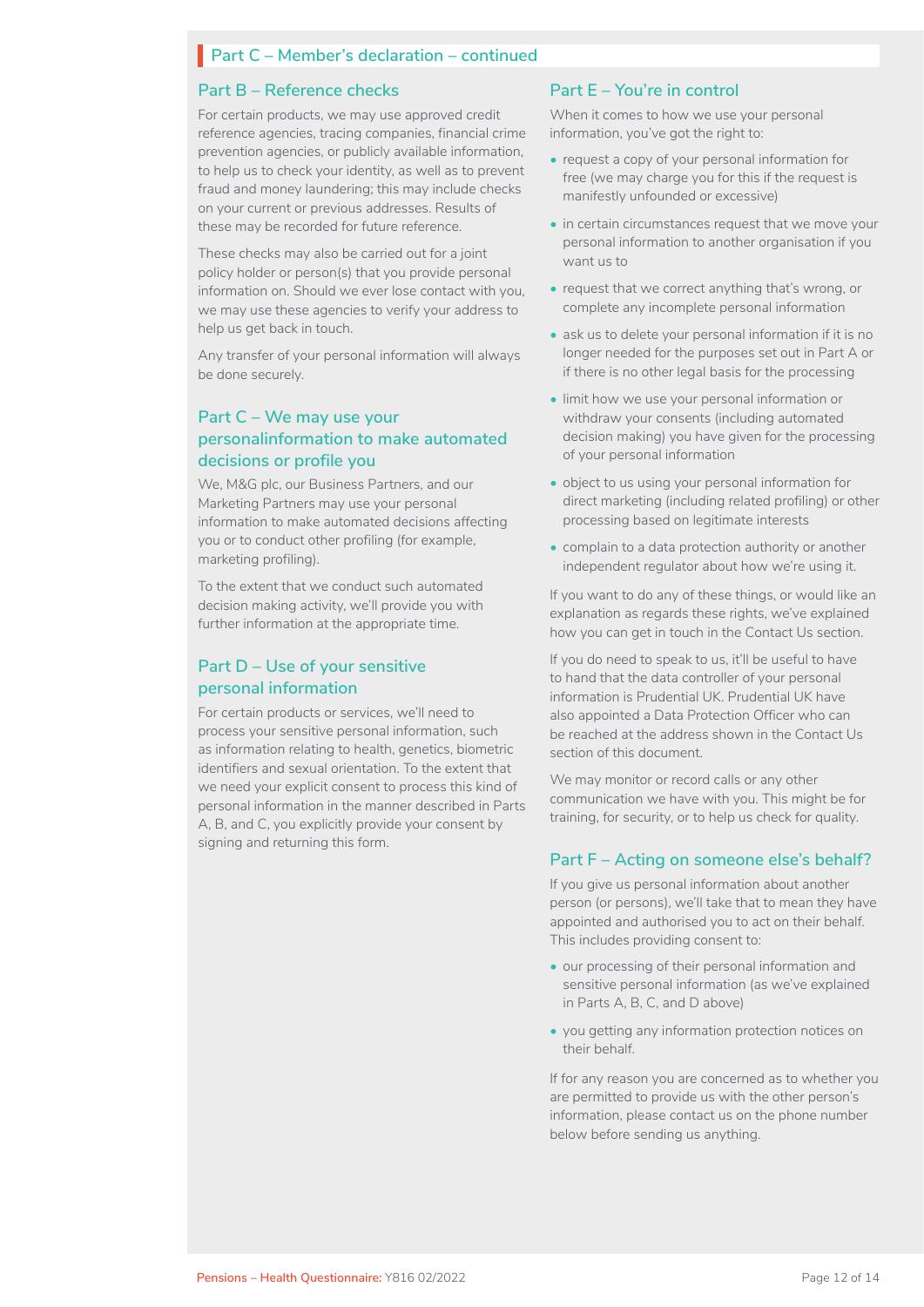#### **Part G – Direct marketing**

We and M&G plc will still send you information by post about the Prudential UK and M&G plc's products and services and carefully selected third parties.

Additionally, from time to time, Prudential UK and M&G plc would like to contact you by electronic means with details about products, services and any special offers. Please note that any consent you give will not apply to M&G Investments Group and Prudential International Assurance plc as they operate their own customer databases and may contact you separately.

If you consent to us contacting you for this purpose by electronic means, please tick to say how we may contact you (tick as many or as few as you like):

| Email | Phone | Text |  |
|-------|-------|------|--|
|       |       |      |  |

And if you change your mind, and/or you would like to opt-out of receiving non-electronic direct marketing, it's easy to let us know. Just call us on 0800 000 000.

### **Contact us**

If you want to exercise your rights in Part E or if you require any other information about any other part of this notice, you can contact us in a number of different ways.

|             | Write to us at: Customer Service Centre |
|-------------|-----------------------------------------|
|             | Prudential                              |
|             | Lancing                                 |
|             | <b>BN158GB</b>                          |
| Call us on: | 0800 000 000                            |
| Or visit:   | www.pru.co.uk                           |

Prudential UK means The Prudential Assurance Company Limited, Prudential Distribution Limited, Prudential Life Time Mortgages Limited, Prudential Pensions Limited, and M&G Wealth Advice Limited as appropriate.

M&G plc means any affiliates of Prudential UK (including, Prudential International Assurance plc, Prudential Plc, PGDS (UK ONE) Limited, M&G Global Services Private Limited, M&G Investments Group, and Prudential Corporate Pensions Trustee Limited.

Business Partners means our service providers, accountants, auditors, IT service and platform providers, intermediaries, reinsurers, retrocessionaires, investment managers, agents, pension trustees (and other stakeholders), scheme advisors, introducers, selected third party financial and insurance product providers, and our legal advisers.

Marketing Partners means our service providers, intermediaries, pension trustees (and other stakeholders), scheme advisors, introducers and selected third party financial and insurance product providers.

This is our standard client agreement upon which we intend to rely. For your own benefit and protection you need to read these terms carefully before signing them. If you do not understand any point please ask for further information.

**I have read the declaration, important notes and information relating to my rights under the Access to Medical Reports Act.**

Signature

| Date                      |  |  |  |  |
|---------------------------|--|--|--|--|
| M<br>Y I<br>Υ,<br>M<br>I) |  |  |  |  |

I do not want to see the report before it is sent to the company.

I do want to see the report before it is sent to the company.